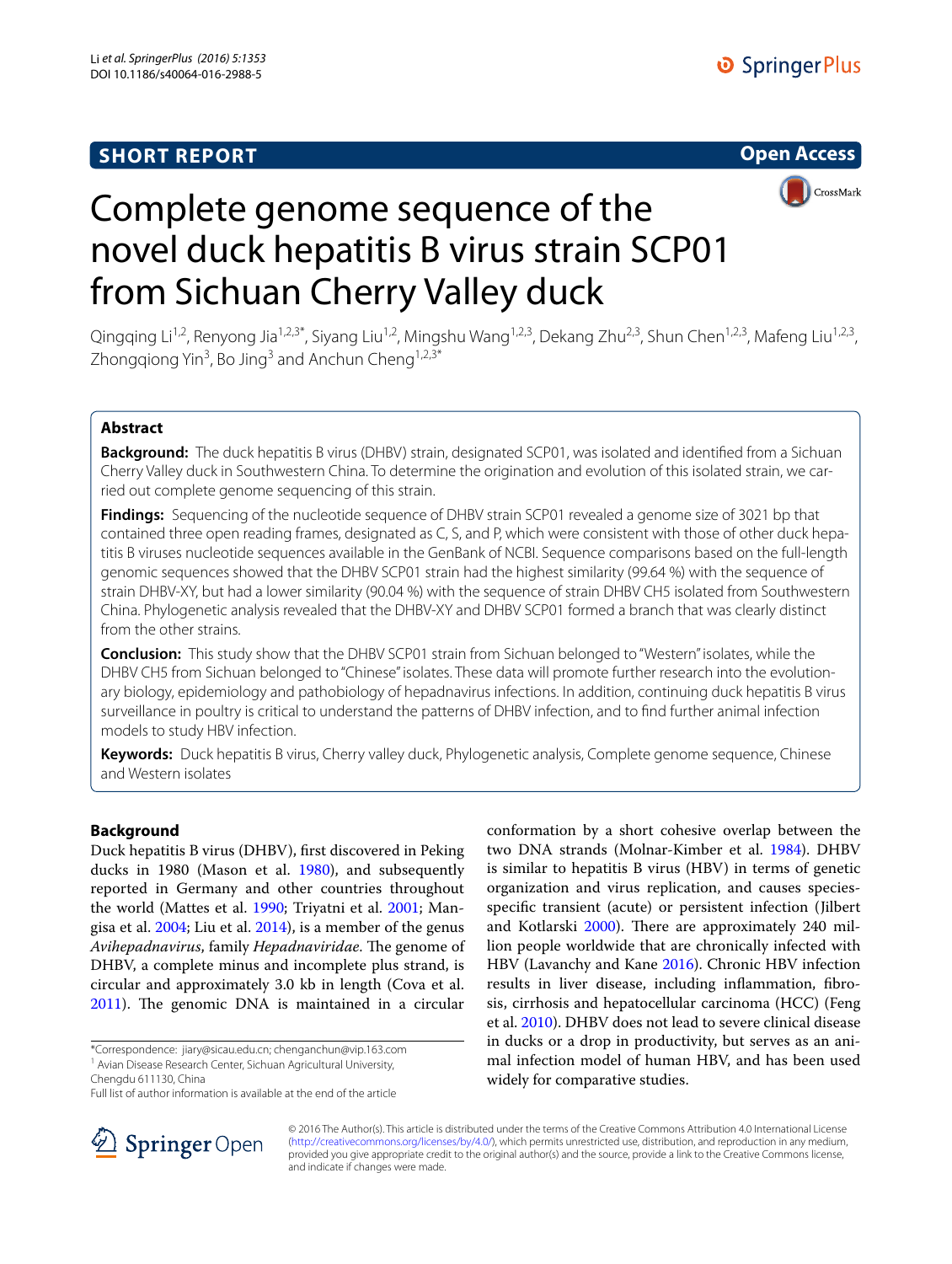## **Methods**

## **Virus isolation**

Positive serum screened by PCR using the primers P1 and P2 (Table [1\)](#page-1-0) was collected and filtered through a 0.22 um filter. The 9-day-old duck embryonated eggs were inoculated with the filtered suspension (100 μL/embryo) into the allantoic cavity and then cultured in a 37 °C incubator and checked daily. The allantoic fluid was harvested at 4 days after inoculation and then for another round of inoculation.

## **Nucleotide sequencing of the complete genome**

Viral DNA was extracted from 100 µL of allantoic fluid using the TIANamp Virus DNA/RNA Kit (TIANGEN BIOTECH, Beijing, China) according to the manufacturer's instructions. Afterwards, based on the multiple alignments of the complete genome of DHBV available in GenBank, two pairs of primers were designed using Primer Premier 5 software (Table [1;](#page-1-0) Fig. [1](#page-1-1)) (Günther et al. [1995](#page-4-5)). Primers P3 and P4 were designed to amplify the complete genome sequence of DHBV, the PCR amplification was performed in a 50 μL mixture containing 0.5 μL LAmp<sup>™</sup> DNA polymerase (5 U/μL), 1 μL dNTP Mix (10 Mm each), 5 μL 10  $\times$  LAmp<sup>™</sup> buffer (with 20 mM MgCl<sub>2</sub>), 1  $\mu$ L viral DNA template, 2  $\mu$ L each of primers P3 and P4 (10  $\mu$ M), and 38.5  $\mu$ L ddH<sub>2</sub>O. The amplification procedure consisted of denaturation at 94 °C for 5 min followed by 32 cycles of denaturation at 94 °C for 30 s, annealing at 57 °C for 30 s, extension at 72 °C for 3 min 10 s, and then a final extension at 72 °C for 7 min. Primers P5 and P6 were used to amplify the region including the sequences of P3 and P4, which PCR conditions were similar to the above amplification. The amplified products were purified using the Universal DNA Purification Kit and cloned into the pGM-T vector (TIANGEN BIOTECH), and then sequenced using classical dideoxy Sanger sequencing (TSINGKE, Chengdu, China). The sequences were assembled using the Chromas software package ([http://www.Techne](http://www.Technelysium.Com.au/chromas.html)[lysium.Com.au/chromas.html](http://www.Technelysium.Com.au/chromas.html)) to produce the final genome sequence.

<span id="page-1-0"></span>**Table 1 Primers for PCR amplification**

| Name           | Sequence (5'-3')                |
|----------------|---------------------------------|
| P1             | ATGTCTGGTACCTTCGGGGGA           |
| P <sub>2</sub> | <b>CTAACTCTTGTAAAAAAGAGC</b>    |
| P3             | AATTACACCCCTCTCCTTCGGAG         |
| <b>P4</b>      | <b>GTAATTCTTAAGTTCCACATAGCC</b> |
| P5             | CACCCCTCTCTCGAAAGCAATA          |
| P6             | GATAGTCAGGTTGAAAGCTCAC          |



#### <span id="page-1-1"></span>**Genetic characterization**

To exhibit the genome features of the SCP01 strain, sequence analysis was conducted using the DNAMAN program. The open reading frames (ORFs) were identified according to the online tool ORF Finder [\(http://www.](http://www.ncbi.nlm.nih.gov/gorf/gorf.html) [ncbi.nlm.nih.gov/gorf/gorf.html](http://www.ncbi.nlm.nih.gov/gorf/gorf.html)) in National Center for Biotechnology Information (NCBI).

## **Phylogenetic analysis**

Phylogenetic analyses were performed using the maximum likelihood method with the use of Mega5.1 software (Tamura et al. [2011](#page-5-5)). Initial trees for the heuristic search were obtained by applying the neighbor-joining method to a matrix of pairwise distances estimated using the maximum composite likelihood approach. The bootstrap consensus trees inferred from 1000 replicates and branches corresponding to partitions reproduced in less than 70 % bootstrap replicates were collapsed.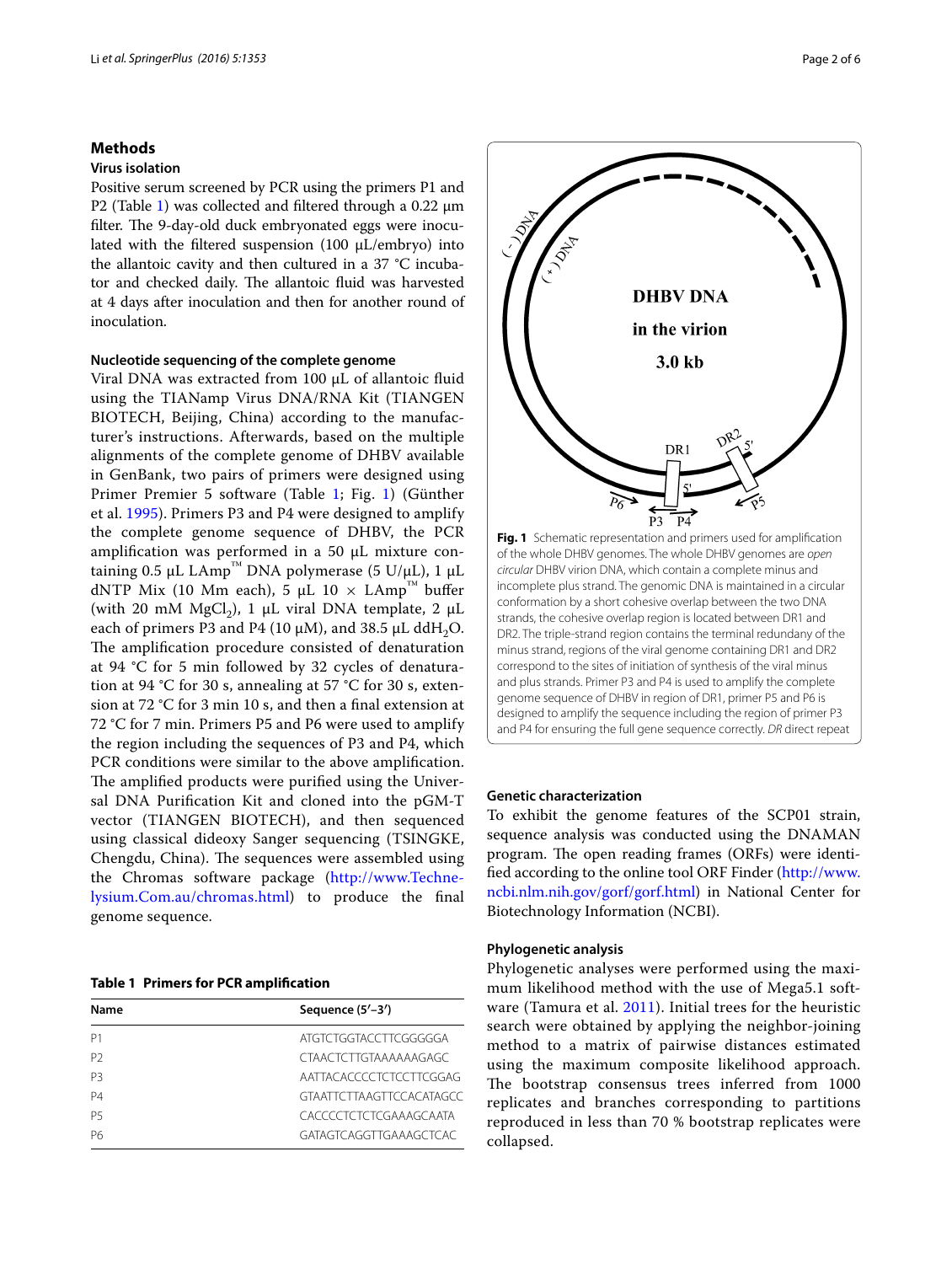## **Results and discussion**

In June 2014, DHBV strain SCP01 was isolated from ducklings in a commercial Cherry Valley duck breeding company in Sichuan Province, Southwestern China. Subsequently, the nucleotide sequence of DHBV strain SCP01 was amplified by PCR using the primers P3 and P4, primers P5 and P6. Then the amplified products were purified and cloned into the pGM-T vector and then sequenced using classical dideoxy Sanger sequencing. Sequencing revealed that the PCR products through primers P3 and P4, primers P5 and P6 corresponded to the predicted length of 3027 and 526 bp in size, respectively, then the sequences were assembled using the Chromas software package to produce the final genome sequence of 3021 bp in length. The isolated virus was identified as DHBV and named SCP01.

Sequence analysis revealed that the genome of DHBV SCP01 (GenBank accession number KM676220) was a double-strand circular DNA and had a size of 3021 bp, with a  $G + C$  content of 43.03 %. In addition, the coding region of DHBV SCP01 had three ORFs, designated ORF C, S, and P, which were predicted in the genome by comparison with the proposed structures of other duck hepatitis B viruses nucleotide sequences available in the GenBank of NCBI and identified by the following major criteria: an ATG start codon, a minimum length of 60 bp, and less than 60 % overlap with adjacent ORFs, using the online ORF Finder in NCBI. ORFs S, C and P were predicted to encode the viral surface (preS/S protein: 36.2 kDa and S protein: 18.2 kDa), the core protein (preC/C protein: 35 kDa and C protein: 30.3 kDa), and the polymerase protein (P protein: 89.6 kDa), based on sequence similarities and the presence of conserved domains.

The DHBV SCP01 sequence was aligned with 13 reference strains of DHBV and a Snow goose hepatitis B virus (SGHBV, GenBank accession number AF110998) sequence obtained from GenBank database. The percent nucleotide identity and amino acid identity of DHBV strain SCP01 with those of other avian hepadnaviruses are summarized in Table [2.](#page-3-0) The DHBV SCP01 genome is the same size as the Western isolates AY250902.1 (Mangisa et al. [2004](#page-5-3)), AY250904.1 (Mangisa et al. [2004](#page-5-3)), X12798.1 (Mattes et al. [1990\)](#page-5-1), DQ195079.1 (Sprengel et al. [1985](#page-5-6)), HQ214130.1, and HQ132730.1. The DHBV SCP01 isolate was 3 nt shorter than the AY494851.1 (Guo et al. [2005](#page-4-6)), DQ276978.1 and AF110998.1 (SGHBV) (Chang et al. [1999](#page-4-7)); and 6 nt shorter than the China isolates HM043822.1, AY392760.1, JX469897.1, and M32991.1 (Masako et al. [1989\)](#page-5-7). The differences in length were the result of differences at nt positions 1239–1241 and 1277–1279 of the 3027 nt genome.

Sequence alignment between the reference strains and the DHBV SCP01 was performed using the Mega 5.1 software, and the neighbor-joining method (Clustal W) was applied. The corresponding phylogenetic tree was constructed using the sequence data of SGHBV, a member of the *Avihepadnavirus*, as the outgroup. The phylogenetic relationships are presented in Fig. [2](#page-3-1). DHBV-XY (GenBank accession number HQ214130.1; origin, Xinyang, China) and DHBV SCP01 formed a branch that was clearly distinct from the other strains. We found that the DHBV SCP01 strain had the highest similarity (99.64 %) with the sequence of strain DHBV-XY, but had a lower similarity (90.04 %) with the sequence of strain DHBV CH5 (GenBank accession number EU429325.1; origin, Sichuan, China) isolated from Southwestern China. Comparing the DHBV SCP01 strain with other isolated DHBV strains, the ORF S, C, and P similarities were approximately 88.35–99.90, 86.60–99.78, and 89.62–99.62 %, respectively, and the complete genome sequence similarity was approximately 89.47–99.64 %. This report will aid our understanding of the epidemiology and molecular characteristics of DHBV from Cherry Valley ducks in Southwestern China.

The phylogenetic analysis of the entire nucleotide sequence indicated that the DHBV strain SCP01 was clustered with the strains from Western countries, and it was more closely related to DHBV-XY from central China, than to strains isolated from other areas of China, France, Canada, India, South Africa, Australia, Germany, and the United States. The DHBV strain SCP01 and DHBV-XY belong to "Western" isolates, while others (especially DHBV CH5) belong to "Chinese" isolates. This might be because of the introduction of exotic ducks between countries in recent years during rapid economic development. Phylogenetic analysis of the individual ORFs did not alter the position of the DHBV SCP01 isolate in the trees. Upon translation of ORF P, the DHBV SCP01 isolates were found to share signature amino acids with the Western isolates, as opposed to those of the Chinese isolates (Table [3\)](#page-4-8). The translated sequences of the DHBV SCP01 isolates had a few amino acid changes when compared with the sequences of Western isolates, especially between the DHBV-XY and the DHBV strain SCP01, which were mostly in the polymerase protein (three amino acid changes).

## **Conclusion**

This study show that the DHBV SCP01 strain from Sichuan belonged to "Western" isolates, while the DHBV CH5 from Sichuan belonged to "Chinese" isolates. The complete molecular characterization of the DHBV SCP01 strain will contribute to further studies on molecular epidemiology and enable the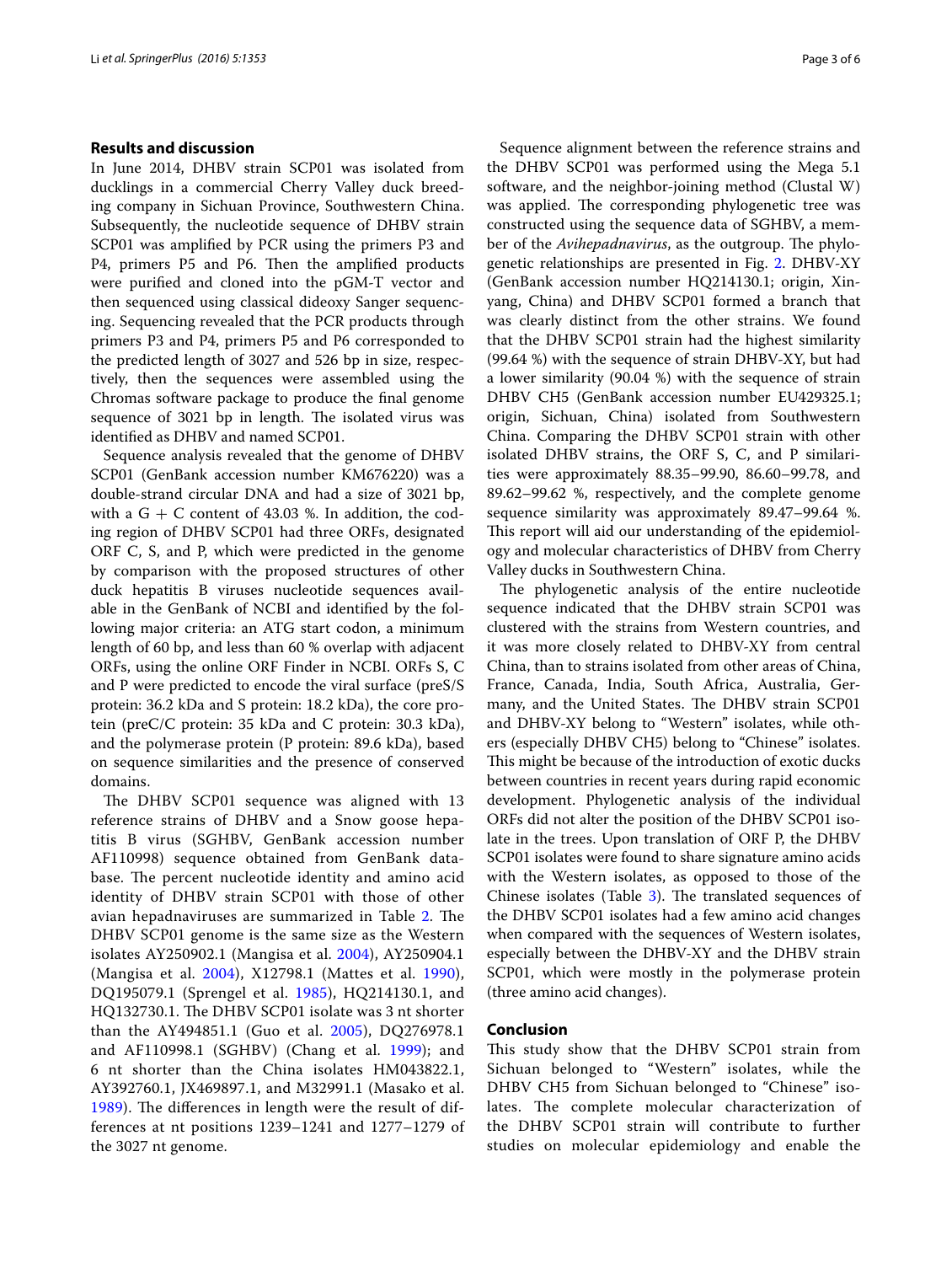| <b>Number</b>  | GenBank    | Complete genome <sup>a</sup> | Polymerase protein <sup>b</sup> | Genomic length (nt)        | <b>Avain species</b><br>Pekin duck | Location<br>South Africa |
|----------------|------------|------------------------------|---------------------------------|----------------------------|------------------------------------|--------------------------|
|                | AY250902.1 | 99.47                        | 99.49                           | 3021                       |                                    |                          |
| 2              | AY250904.1 | 99.37                        | 99.24                           | 3021                       | Pekin duck                         | South Africa             |
| 3              | X12798.1   | 98.58                        | 98.09                           | 3021                       | <b>Duck</b>                        | Germany                  |
| $\overline{4}$ | DO195079.1 | 94.24                        | 91.09<br>3021                   |                            | Pekin duck                         | Germany                  |
| 5              | AY494851.1 | 91.39                        | 88.04<br>3024                   |                            | Puna teal                          | <b>USA</b>               |
| 6              | HQ214130.1 | 99.64                        | 99.62                           | 3021                       | Cherry valley duck                 | Henan                    |
| 7              | HQ132730.1 | 94.47                        | 91.60                           | 3021                       | <b>Duck</b>                        | Guangdong                |
| 8              | DO276978.1 | 90.40                        | 91.48                           | 3024                       | Tadorna tadorna                    | Hubei                    |
| 9              | HM043822.1 | 90.07                        | 91.35                           | 3027                       | Cherry valley duck                 | Henan                    |
| 10             | EU429325.1 | 90.04                        | 87.91                           | Anas platyrhynchos<br>3006 |                                    | Sichuan                  |
| 11             | AY392760.1 | 90.93                        | 86.64                           | 3027                       | Brown duck                         | Guangdong                |
| 12             | JX469897.1 | 90.07                        | 86.51                           | 3027                       | Mallard                            | Guilin                   |
| 13             | M32991.1   | 89.47                        | 84.61                           | 3027                       | White Shanghai duck                | Shanghai                 |
| 14             | AF110998.1 | 89.14                        | 85.37                           | 3024                       | Anser caerulescens                 | Germany                  |
| 15             | KM676220.1 |                              |                                 | 3021                       | Cherry valley duck                 | Sichuan                  |

<span id="page-3-0"></span>**Table 2 Similarities analysis with the 15 isolates of avian hepadnavirus**

Boldface indicates the highest, and italic, the lower

<sup>a</sup> Percent nucleotide identity

**b** Percent amino acid identity



<span id="page-3-1"></span>development of better measures to control DHBV. To date, there are no effective, preventive vaccines against DHBV in poultry, and the nature of circulating DHBV and HBV have remained largely elusive in China. Our purpose in submitting this report is our hope that these data will promote investigations by others in the virology community into the evolutionary biology, epidemiology and pathobiology of hepadnavirus infections. In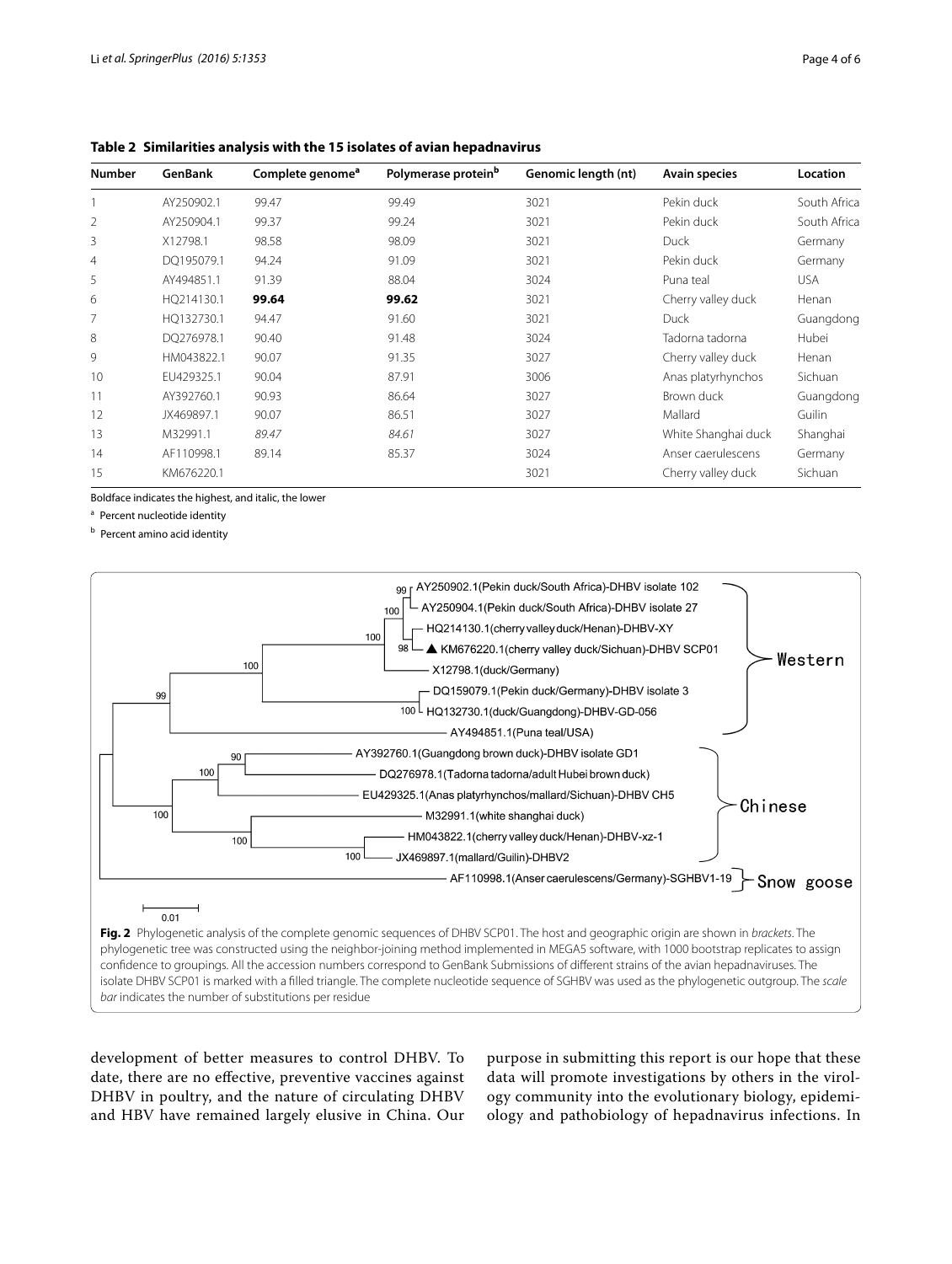| <b>ORF</b> region    | Signature amino<br>acid residue <sup>a</sup> | HQ214130<br>DHBV-XY                                               | KM676220<br><b>DHBV SCP01</b> | Western isolates | <b>Chinese isolates</b> | EU429325.1DHBV<br>CH <sub>5</sub> | <b>Exceptions</b> <sup>b</sup> |
|----------------------|----------------------------------------------|-------------------------------------------------------------------|-------------------------------|------------------|-------------------------|-----------------------------------|--------------------------------|
| Polymerase<br>Spacer | 202                                          | $\mathsf{H}% _{\mathsf{H}}^{\ast}=\mathsf{H}_{\mathsf{H}}^{\ast}$ | H                             | Н                | $\checkmark$            |                                   |                                |
|                      | 208                                          | Q                                                                 | H                             | Н                |                         |                                   |                                |
|                      | 210                                          |                                                                   | $\checkmark$                  |                  |                         |                                   |                                |
|                      | 223                                          |                                                                   |                               |                  |                         | ٣                                 |                                |
|                      | 231                                          |                                                                   |                               |                  | Α                       | A                                 |                                |
|                      | 237                                          | Κ                                                                 | Κ                             | K.               | n                       |                                   |                                |
|                      | 244                                          |                                                                   |                               |                  |                         |                                   |                                |
|                      | 272                                          |                                                                   |                               |                  | тh                      |                                   | X58569(P)                      |
|                      | 345                                          | S.                                                                |                               |                  |                         |                                   |                                |
|                      | 356                                          |                                                                   |                               |                  |                         |                                   |                                |
|                      | 360                                          | G                                                                 | G                             | G                | R                       | R                                 |                                |
|                      | 566                                          | $\mathbb N$                                                       | N                             | N                | $K^b$                   | Κ                                 | X58568/9(R)                    |
|                      | 635                                          | ╰                                                                 |                               |                  | Α                       | A                                 |                                |
|                      | 694                                          |                                                                   |                               |                  |                         |                                   |                                |
|                      | 700                                          |                                                                   |                               |                  |                         |                                   |                                |
|                      | 769                                          | P                                                                 | P                             |                  |                         |                                   |                                |

<span id="page-4-8"></span>**Table 3 Comparison of amino acid residues of DHBV SCP01 isolates with those of other avain hepadnaviruses**

<sup>a</sup> Numbering of amino acid residues is according to 3021 base pair complete genome

b Exceptions: the alternative amino acid residue is shown in the square brackets

addition, continuing duck hepatitis B virus surveillance in poultry is critical to understanding DHBV infection, and to find further animal infection models to study HBV infection.

#### **Abbreviations**

DHBV: duck hepatitis B virus; HBV: hepatitis B virus; SGHBV: snow goose hepatitis B virus; HCC: hepatocellular carcinoma; NCBI: National Center for Biotechnology Information; ORFs: open reading frames; DR: direct repeat.

#### **Authors' contributions**

QL designed the study, performed the experiments, participated in the sequence alignment and wrote the manuscript. RJ, AC, MW, DZ, ML and SC critically revised the experiment design and manuscript. ZY, BJ and SL participated in the design of the study and helped to revise the manuscript. All authors read and approved the final manuscript. QL is considered as first author.

#### **Author details**

<sup>1</sup> Avian Disease Research Center, Sichuan Agricultural University, Chengdu 611130, China. <sup>2</sup> Institute of Preventive Veterinary Medicine, Sichuan Agricultural University, Chengdu 611130, China.<sup>3</sup> Key Laboratory of Animal Disease and Human Health of Sichuan Province, Chengdu 611130, China.

#### **Acknowledgements**

This work was supported by National Science and Technology Support Program (2015BAD12B05), China Agricultural Research System (CARS-43-8), Integration and Demonstration of Key Technologies for Duck Industrial in Sichuan Province (2014NZ0030), Sichuan Province Research Programs (2013HH0042/2 013TD0015/2014-002).

#### **Competing interests**

The authors declare that they have no competing interests.

## **Compliance with ethical standards**

All procedures followed for the use of animals in these studies were in accordance with the ethical standards and was approved by the Institutional Animal

Care and Use Committee. This article does not contain any studies with human participants performed by any of the authors. All authors read and approved the final manuscript.

## Received: 27 January 2016 Accepted: 2 August 2016 Published online: 17 August 2016

#### **References**

- <span id="page-4-7"></span>Chang S-F, Netter HJ, Bruns M, Schneider R, Frölich K, Will H (1999) A new avian hepadnavirus infecting snow geese (*Anser caerulescens*) produces a significant fraction of virions containing single-stranded DNA. Virology 262(1):39–54
- <span id="page-4-1"></span>Cova L, Abdul F, Buronfosse T (2011) Avihepadnavirus. The springer index of viruses, pp 615–624
- <span id="page-4-4"></span>Feng F, Teoh CQ, Qiao Q, Boyle D, Jilbert AR (2010) The development of persistent duck hepatitis B virus infection can be prevented using antiviral therapy combined with DNA or recombinant fowlpoxvirus vaccines. Vaccine 28(46):7436–7443
- <span id="page-4-5"></span>Günther S, Li B-C, Miska S, Krüger D, Meisel H, Will H (1995) A novel method for efficient amplification of whole hepatitis B virus genomes permits rapid functional analysis and reveals deletion mutants in immunosuppressed patients. J Virol 69(9):5437–5444
- <span id="page-4-6"></span>Guo H, Mason WS, Aldrich CE, Saputelli JR, Miller DS, Jilbert AR, Newbold JE (2005) Identification and characterization of avihepadnaviruses isolated from exotic anseriformes maintained in captivity. J Virol 79(5):2729–2742
- <span id="page-4-2"></span>Jilbert A, Kotlarski I (2000) Immune responses to duck hepatitis B virus infection. Dev Comp Immunol 24(2):285–302
- <span id="page-4-3"></span>Lavanchy D, Kane M (2016) Global epidemiology of hepatitis B virus infection. In: Hepatitis B virus in human diseases. Springer, New York, pp 187–203
- <span id="page-4-0"></span>Liu Q, Jia R, Wang M, Huang J, Zhu D, Chen S, Yin Z, Wang Y, Chen X, Cheng A (2014) Cloning, expression and purification of duck hepatitis B virus (DHBV) core protein and its use in the development of an indirect ELISA for serologic detection of DHBV infection. Arch Virol 159(5):897–904